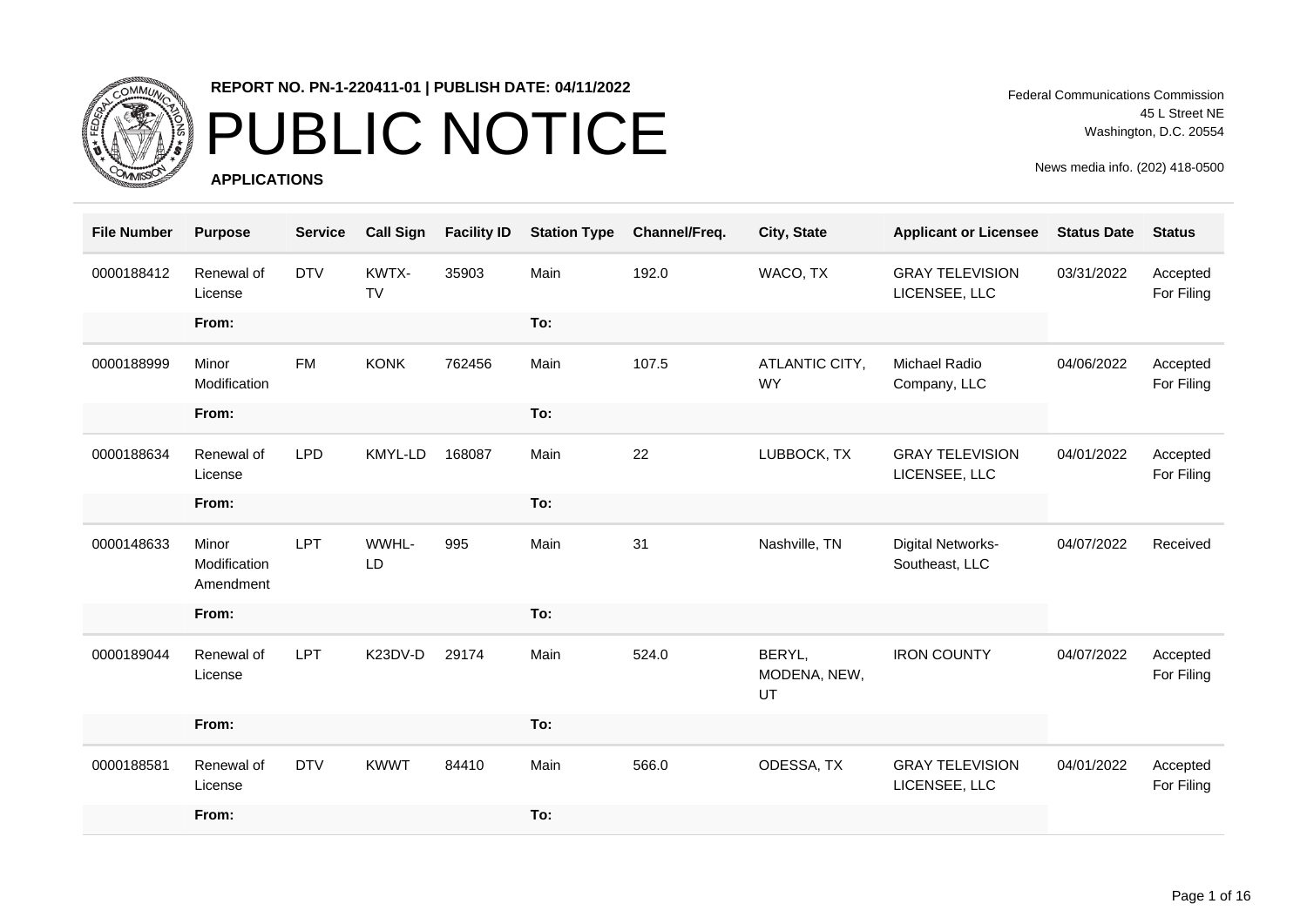

# PUBLIC NOTICE

**APPLICATIONS**

Federal Communications Commission 45 L Street NE Washington, D.C. 20554

| <b>File Number</b> | <b>Purpose</b>        | <b>Service</b> | <b>Call Sign</b>   | <b>Facility ID</b> | <b>Station Type</b> | Channel/Freq. | City, State                   | <b>Applicant or Licensee</b>            | <b>Status Date</b> | <b>Status</b>          |
|--------------------|-----------------------|----------------|--------------------|--------------------|---------------------|---------------|-------------------------------|-----------------------------------------|--------------------|------------------------|
| 0000186785         | Minor<br>Modification | <b>FX</b>      | <b>K251BS</b>      | 48502              | Main                | 98.1          | <b>NORTH LAS</b><br>VEGAS, NV | Latino Hustle Group<br><b>LLC</b>       | 03/17/2022         | Accepted<br>For Filing |
|                    | From:                 |                |                    |                    | To:                 |               |                               |                                         |                    |                        |
| 0000188598         | Renewal of<br>License | <b>DTV</b>     | <b>KCBD</b>        | 27507              | Main                | 198.0         | LUBBOCK, TX                   | <b>GRAY TELEVISION</b><br>LICENSEE, LLC | 04/01/2022         | Accepted<br>For Filing |
|                    | From:                 |                |                    |                    | To:                 |               |                               |                                         |                    |                        |
| 0000188395         | Renewal of<br>License | <b>LPD</b>     | KMDF-<br>LD        | 127009             | Main                | 22            | MIDLAND, TX                   | <b>GRAY TELEVISION</b><br>LICENSEE, LLC | 03/31/2022         | Accepted<br>For Filing |
|                    | From:                 |                |                    |                    | To:                 |               |                               |                                         |                    |                        |
| 0000188610         | Renewal of<br>License | <b>DCA</b>     | KXTQ-<br><b>CD</b> | 55055              | Main                | 24            | LUBBOCK, TX                   | <b>GRAY TELEVISION</b><br>LICENSEE, LLC | 04/01/2022         | Accepted<br>For Filing |
|                    | From:                 |                |                    |                    | To:                 |               |                               |                                         |                    |                        |
| 0000187529         | Renewal of<br>License | <b>LPD</b>     | K20KJ-D            | 182723             | Main                | 20            | BRYAN, TX                     | C. Dowen Johnson                        | 03/29/2022         | Accepted<br>For Filing |
|                    | From:                 |                |                    |                    | To:                 |               |                               |                                         |                    |                        |
| 0000188398         | Renewal of<br>License | <b>DTV</b>     | KCWO-<br><b>TV</b> | 42008              | Main                | 584.0         | <b>BIG SPRING, TX</b>         | <b>GRAY TELEVISION</b><br>LICENSEE, LLC | 03/31/2022         | Accepted<br>For Filing |
|                    | From:                 |                |                    |                    | To:                 |               |                               |                                         |                    |                        |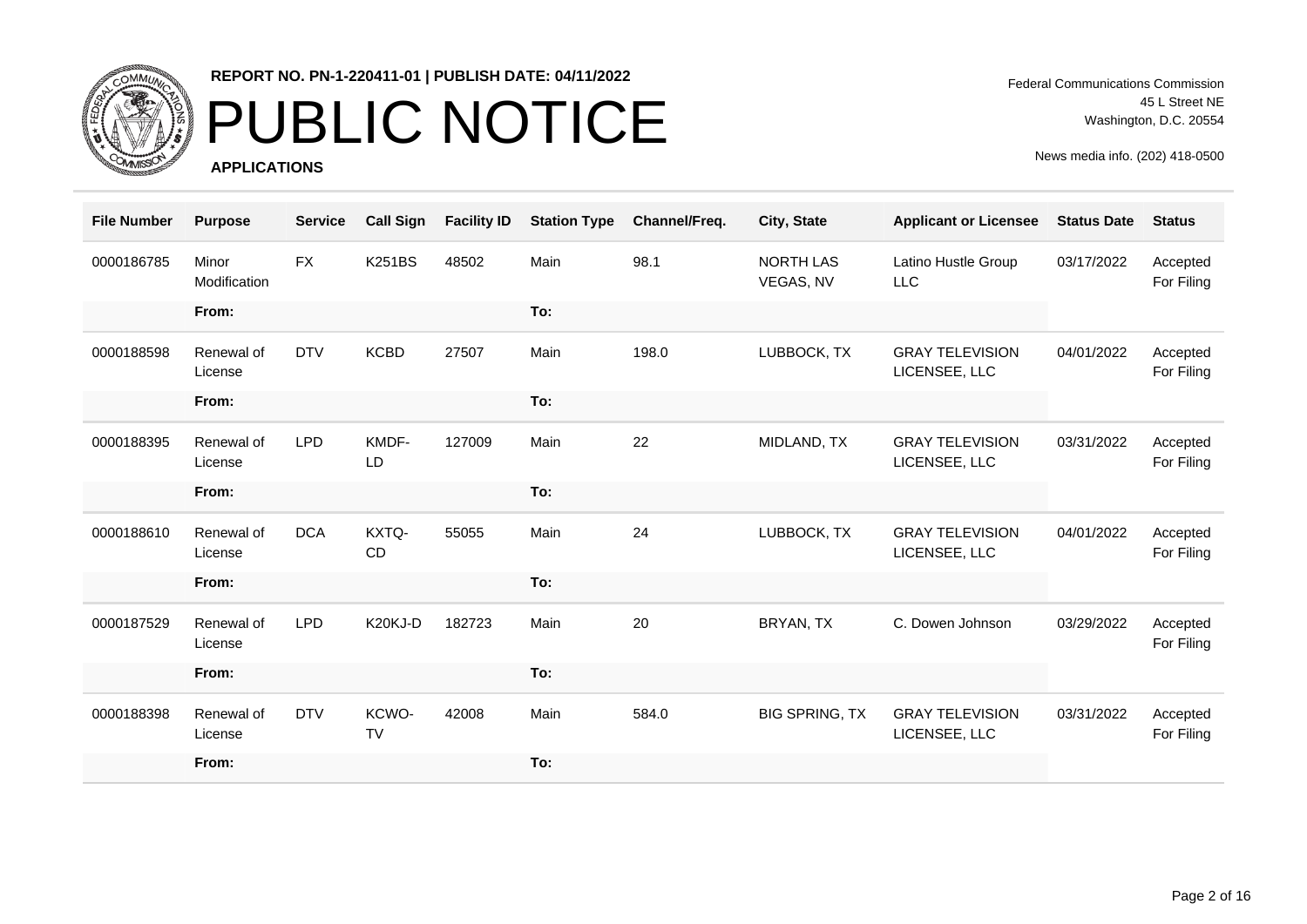

## PUBLIC NOTICE

**APPLICATIONS**

Federal Communications Commission 45 L Street NE Washington, D.C. 20554

| <b>File Number</b> | <b>Purpose</b>                      | <b>Service</b> | <b>Call Sign</b>         | <b>Facility ID</b> | <b>Station Type</b> | Channel/Freq. | City, State                            | <b>Applicant or Licensee</b>            | <b>Status Date</b> | <b>Status</b>          |
|--------------------|-------------------------------------|----------------|--------------------------|--------------------|---------------------|---------------|----------------------------------------|-----------------------------------------|--------------------|------------------------|
| 0000189049         | Renewal of<br>License               | LPT            | K35NV-D                  | 182622             |                     | 35            | BERYL,<br><b>NEWCASTLE</b><br>MOD, UT  | <b>IRON COUNTY</b>                      | 04/07/2022         | Accepted<br>For Filing |
|                    | From:                               |                |                          |                    | To:                 |               |                                        |                                         |                    |                        |
| 0000188797         | License To<br>Cover                 | <b>FB</b>      | WOYE-<br>FM <sub>2</sub> | 180882             |                     | 97.3          | FAJARDO, PR                            | AA BROADCAST, LLC                       | 04/04/2022         | Accepted<br>For Filing |
|                    | From:                               |                |                          |                    | To:                 |               |                                        |                                         |                    |                        |
| 0000189002         | Assignment<br>of<br>Authorization   | <b>LPD</b>     | WKSY-<br>LD              | 49237              | Main                | 17            | <b>SUMMERVILLE</b><br>/TRION, GA       | <b>NARROW PATH</b><br>PRODUCTIONS, INC. | 04/06/2022         | Accepted<br>For Filing |
|                    | From: NARROW PATH PRODUCTIONS, INC. |                |                          |                    | To:                 |               |                                        |                                         |                    |                        |
| 0000188408         | Renewal of<br>License               | <b>DTV</b>     | <b>KTRE</b>              | 68541              | Main                | 186.0         | LUFKIN, TX                             | <b>GRAY TELEVISION</b><br>LICENSEE, LLC | 03/31/2022         | Accepted<br>For Filing |
|                    | From:                               |                |                          |                    | To:                 |               |                                        |                                         |                    |                        |
| 0000189052         | Renewal of<br>License               | LPT            | K27GB-D                  | 29171              | Main                | 27            | BERYL,<br>MODENA, NEW C<br>, <i>UT</i> | <b>IRON COUNTY</b>                      | 04/07/2022         | Accepted<br>For Filing |
|                    | From:                               |                |                          |                    | To:                 |               |                                        |                                         |                    |                        |
| 0000188633         | Renewal of<br>License               | <b>LPD</b>     | KLBB-LD                  | 192484             |                     | 19            | LUBBOCK, TX                            | <b>GRAY TELEVISION</b><br>LICENSEE, LLC | 04/01/2022         | Accepted<br>For Filing |
|                    | From:                               |                |                          |                    | To:                 |               |                                        |                                         |                    |                        |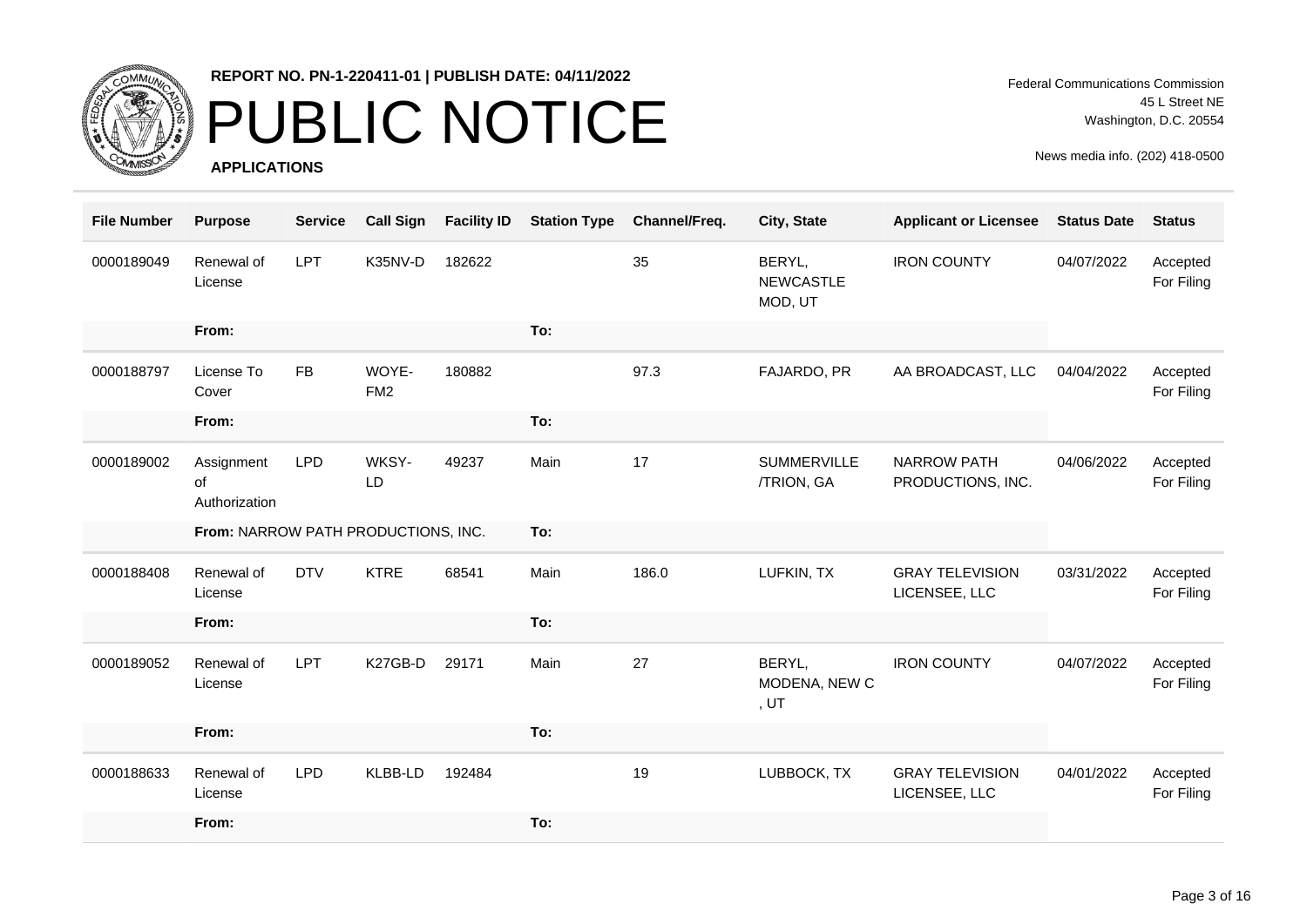

## PUBLIC NOTICE

**APPLICATIONS**

Federal Communications Commission 45 L Street NE Washington, D.C. 20554

| <b>File Number</b> | <b>Purpose</b>        | <b>Service</b> | <b>Call Sign</b> | <b>Facility ID</b> | <b>Station Type</b> | Channel/Freq. | City, State                 | <b>Applicant or Licensee</b>           | <b>Status Date</b> | <b>Status</b>          |
|--------------------|-----------------------|----------------|------------------|--------------------|---------------------|---------------|-----------------------------|----------------------------------------|--------------------|------------------------|
| 0000188997         | License To<br>Cover   | <b>FX</b>      | <b>W238BY</b>    | 154039             |                     | 95.5          | CRISFIELD, MD               | The Voice Radio, LLC                   | 04/06/2022         | Accepted<br>For Filing |
|                    | From:                 |                |                  |                    | To:                 |               |                             |                                        |                    |                        |
| 0000188912         | Renewal of<br>License | <b>LPD</b>     | K34MX-D          | 125712             |                     | 34            | ODESSA, TX                  | Lowcountry 34 Media,<br>LLC            | 04/06/2022         | Accepted<br>For Filing |
|                    | From:                 |                |                  |                    | To:                 |               |                             |                                        |                    |                        |
| 0000189060         | Minor<br>Modification | <b>LPD</b>     | W28EJ-D          | 184941             | Main                | 28            | CHARLES, MI                 | Val Vista RV Park, LLC                 | 04/07/2022         | Accepted<br>For Filing |
|                    | From:                 |                |                  |                    | To:                 |               |                             |                                        |                    |                        |
| 0000189045         | Renewal of<br>License | LPT            | K30PJ-D          | 182626             |                     | 30            | BERYL, NEW<br>CASTLE, M, UT | <b>IRON COUNTY</b>                     | 04/07/2022         | Accepted<br>For Filing |
|                    | From:                 |                |                  |                    | To:                 |               |                             |                                        |                    |                        |
| 0000189059         | Minor<br>Modification | <b>LPD</b>     | W30DQ-<br>D      | 184940             | Main                | 30            | CHARLES, MI                 | Val Vista RV Park, LLC                 | 04/07/2022         | Accepted<br>For Filing |
|                    | From:                 |                |                  |                    | To:                 |               |                             |                                        |                    |                        |
| 0000189040         | License To<br>Cover   | <b>FM</b>      | <b>WCGT</b>      | 172665             | Main                | 89.1          | CLINTONVILLE,<br>PA         | <b>FAMILY LIFE</b><br>MINISTRIES, INC. | 04/07/2022         | Accepted<br>For Filing |
|                    | From:                 |                |                  |                    | To:                 |               |                             |                                        |                    |                        |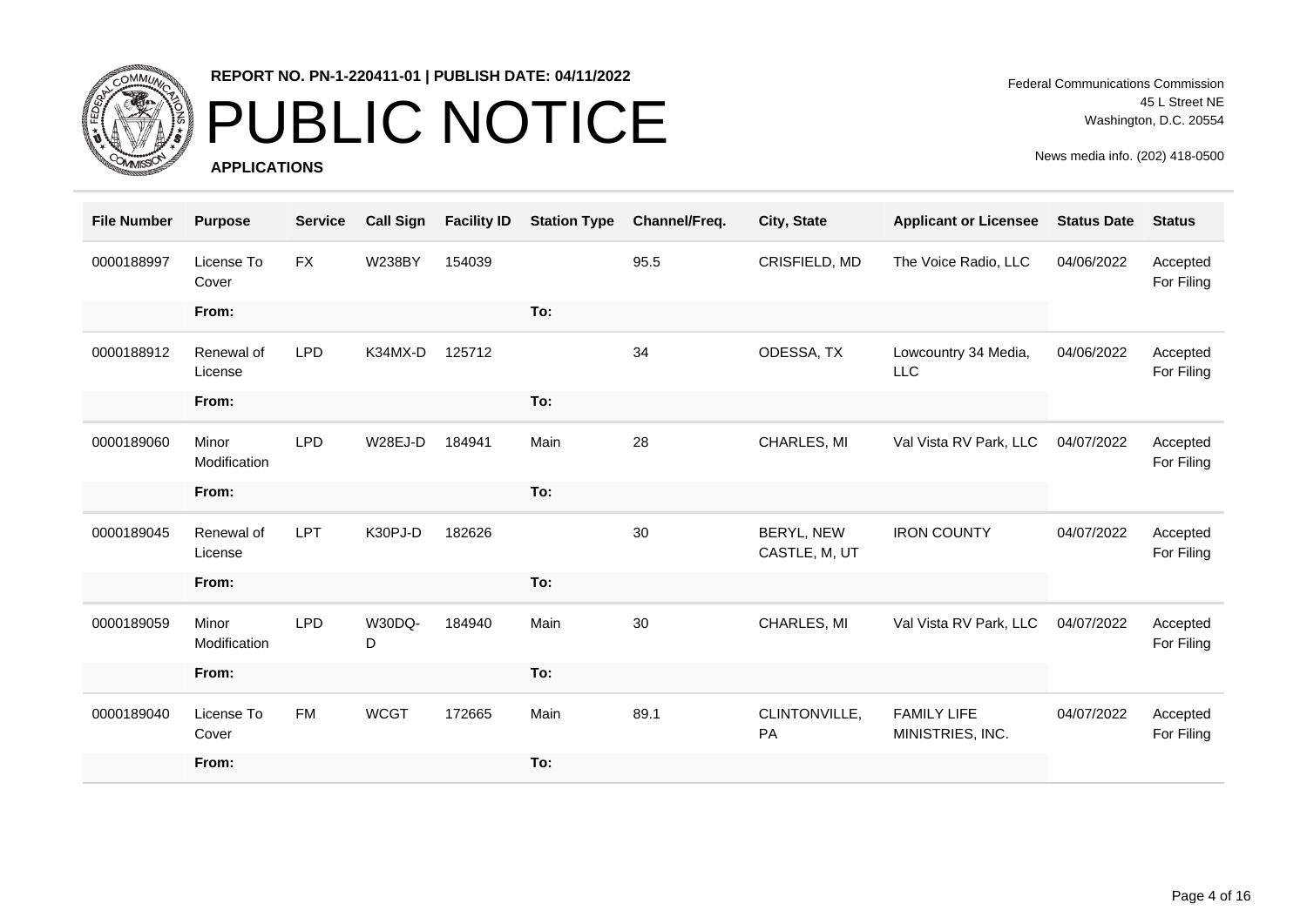

## PUBLIC NOTICE

**APPLICATIONS**

Federal Communications Commission 45 L Street NE Washington, D.C. 20554

| <b>File Number</b> | <b>Purpose</b>                | <b>Service</b> | <b>Call Sign</b> | <b>Facility ID</b> | <b>Station Type</b> | Channel/Freq. | City, State                      | <b>Applicant or Licensee</b>            | <b>Status Date</b> | <b>Status</b>          |
|--------------------|-------------------------------|----------------|------------------|--------------------|---------------------|---------------|----------------------------------|-----------------------------------------|--------------------|------------------------|
| 0000188968         | License To<br>Cover           | <b>FX</b>      | <b>W285ER</b>    | 86302              | Main                | 104.9         | MIDDLETOWN,<br><b>KY</b>         | W&B<br><b>BROADCASTING</b><br>CO., INC. | 04/06/2022         | Accepted<br>For Filing |
|                    | From:                         |                |                  |                    | To:                 |               |                                  |                                         |                    |                        |
| 0000189048         | Renewal of<br>License         | LPT            | K33JE-D          | 167647             | Main                | 33            | MODENA,<br>BERYL, ETC., UT       | <b>IRON COUNTY</b>                      | 04/07/2022         | Accepted<br>For Filing |
|                    | From:                         |                |                  |                    | To:                 |               |                                  |                                         |                    |                        |
| 0000189054         | Renewal of<br>License         | LPT            | K31OI-D          | 125357             | Main                | 31            | BERYL,<br>MODENA ETC.,<br>UT     | <b>IRON COUNTY</b>                      | 04/07/2022         | Accepted<br>For Filing |
|                    | From:                         |                |                  |                    | To:                 |               |                                  |                                         |                    |                        |
| 0000188396         | Renewal of<br>License         | LPT            | K31KJ-D          | 168200             | Main                | 31            | <b>BIG SPRINGS,</b><br><b>TX</b> | <b>GRAY TELEVISION</b><br>LICENSEE, LLC | 03/31/2022         | Accepted<br>For Filing |
|                    | From:                         |                |                  |                    | To:                 |               |                                  |                                         |                    |                        |
| 0000189068         | Renewal of<br>License         | LPT            | K29ML-D          | 125429             | Main                | 29            | KANARRAVILLE<br>/NEW HAR, UT     | <b>IRON COUNTY</b>                      | 04/07/2022         | Accepted<br>For Filing |
|                    | From:                         |                |                  |                    | To:                 |               |                                  |                                         |                    |                        |
| 0000166062         | New NCE<br>FM CP<br>Amendment | <b>FM</b>      |                  | 767171             | Main                | 90.7          | St. Michaels, AZ                 | Gallup Public Radio                     | 04/07/2022         | Received               |
|                    | From:                         |                |                  |                    | To:                 |               |                                  |                                         |                    |                        |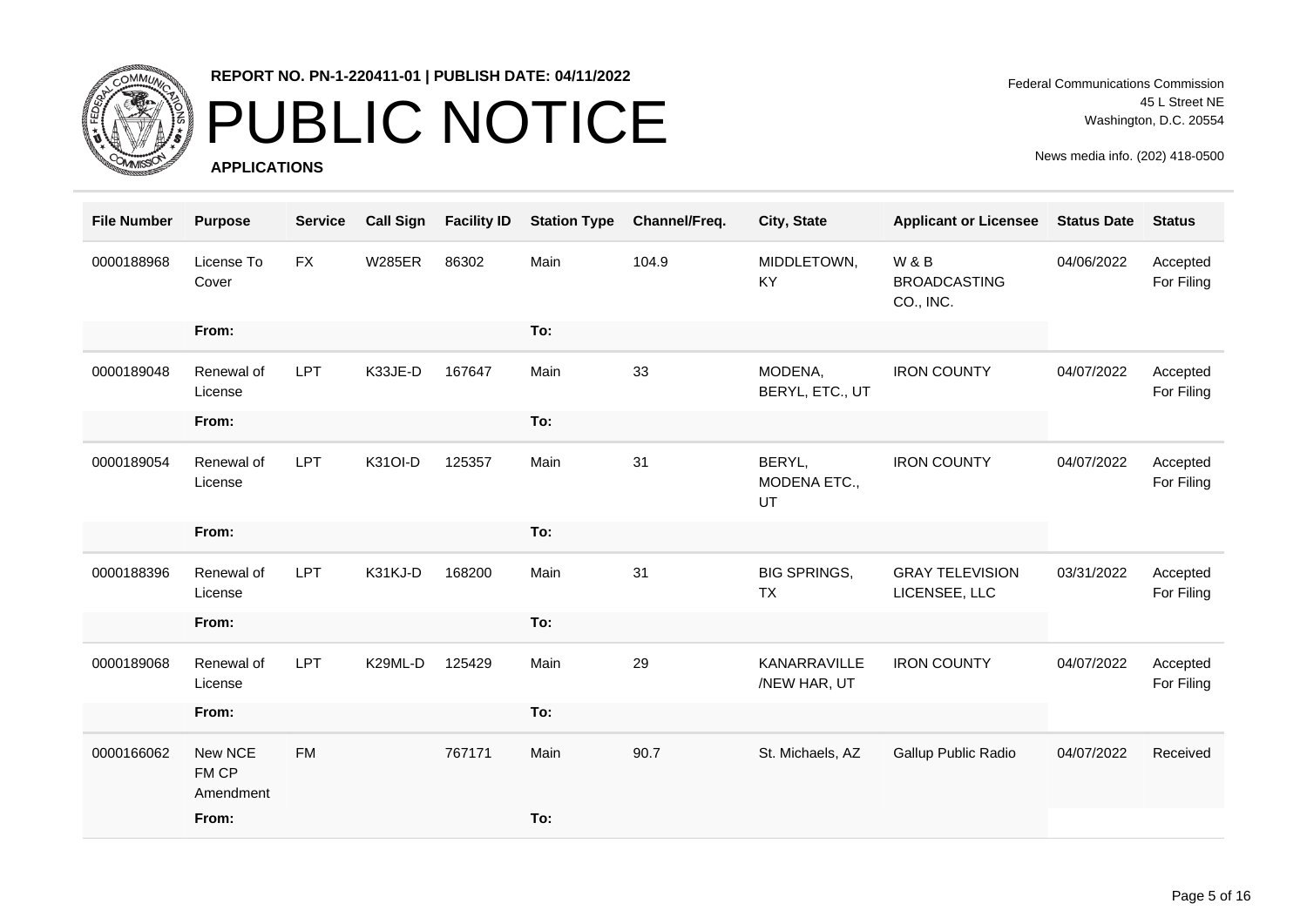

### PUBLIC NOTICE

**APPLICATIONS**

Federal Communications Commission 45 L Street NE Washington, D.C. 20554

| <b>File Number</b> | <b>Purpose</b>         | <b>Service</b> | <b>Call Sign</b>   | <b>Facility ID</b> | <b>Station Type</b> | Channel/Freq. | City, State                                                                                                            | <b>Applicant or Licensee</b>            | <b>Status Date</b> | <b>Status</b>          |
|--------------------|------------------------|----------------|--------------------|--------------------|---------------------|---------------|------------------------------------------------------------------------------------------------------------------------|-----------------------------------------|--------------------|------------------------|
|                    |                        |                |                    |                    |                     |               | Comment #1 Petition for Reconsideration Granted and application reinstated to pending status 4/8/2022 - no letter sent |                                         |                    |                        |
| 0000189079         | Construction<br>Permit | <b>FB</b>      | KAQA               | 775420             |                     |               | $\cdot$                                                                                                                | <b>KEKAHU</b><br>FOUNDATION, INC.       | 04/07/2022         | Pending                |
|                    | From:                  |                |                    |                    | To:                 |               |                                                                                                                        |                                         |                    |                        |
| 0000188404         | Renewal of<br>License  | <b>LPT</b>     | K28QF-D            | 184857             | Main                | 28            | SHERMAN, TX                                                                                                            | <b>GRAY TELEVISION</b><br>LICENSEE, LLC | 03/31/2022         | Accepted<br>For Filing |
|                    | From:                  |                |                    |                    | To:                 |               |                                                                                                                        |                                         |                    |                        |
| 0000188413         | Renewal of<br>License  | <b>DTV</b>     | <b>KNCT</b>        | 9754               | Main                | 488.0         | <b>BELTON, TX</b>                                                                                                      | <b>Gray Television</b><br>Licensee, LLC | 03/31/2022         | Accepted<br>For Filing |
|                    | From:                  |                |                    |                    | To:                 |               |                                                                                                                        |                                         |                    |                        |
| 0000189067         | Renewal of<br>License  | <b>LPT</b>     | K26NZ-D            | 29155              | Main                | 26            | KANARRAVILLE,<br>NEW HA, UT                                                                                            | <b>IRON COUNTY</b>                      | 04/07/2022         | Accepted<br>For Filing |
|                    | From:                  |                |                    |                    | To:                 |               |                                                                                                                        |                                         |                    |                        |
| 0000189087         | Minor<br>Modification  | <b>LPD</b>     | <b>W27DU-</b><br>D | 186364             | Main                | 27            | <b>TRAVERSE CITY</b><br>, M <sub>l</sub>                                                                               | Val Vista RV Park, LLC                  | 04/07/2022         | Accepted<br>For Filing |
|                    | From:                  |                |                    |                    | To:                 |               |                                                                                                                        |                                         |                    |                        |
| 0000188983         | Minor<br>Modification  | <b>FX</b>      | <b>W272ED</b>      | 200488             |                     | 102.3         | <b>NEW COLUMBIA</b><br>, PA                                                                                            | SOUTHERN BELLE,<br>LLC,                 | 04/06/2022         | Accepted<br>For Filing |
|                    | From:                  |                |                    |                    | To:                 |               |                                                                                                                        |                                         |                    |                        |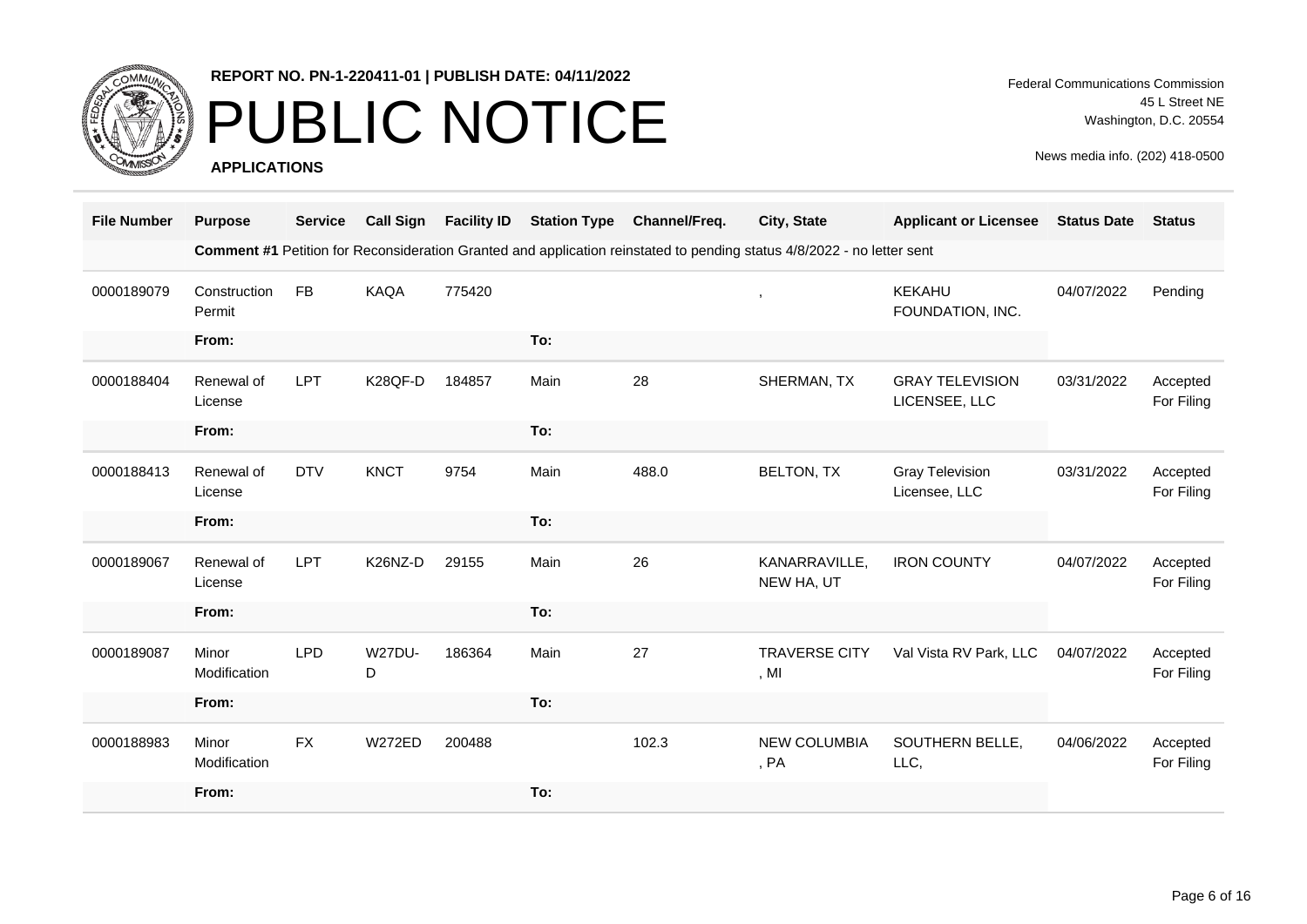

## PUBLIC NOTICE

**APPLICATIONS**

Federal Communications Commission 45 L Street NE Washington, D.C. 20554

| <b>File Number</b> | <b>Purpose</b>                | <b>Service</b> | <b>Call Sign</b>   | <b>Facility ID</b> | <b>Station Type</b> | Channel/Freq. | City, State         | <b>Applicant or Licensee</b>                                                                                                                           | <b>Status Date</b> | <b>Status</b>          |
|--------------------|-------------------------------|----------------|--------------------|--------------------|---------------------|---------------|---------------------|--------------------------------------------------------------------------------------------------------------------------------------------------------|--------------------|------------------------|
| 0000188553         | Renewal of<br>License         | <b>LPD</b>     | KFAW-<br>LD        | 183920             |                     | 32            | MIDLAND, TX         | Anointing Winds, Inc.                                                                                                                                  | 04/01/2022         | Accepted<br>For Filing |
|                    | From:                         |                |                    |                    | To:                 |               |                     |                                                                                                                                                        |                    |                        |
| 0000189061         | Renewal of<br>License         | <b>LPT</b>     | K24MY-D            | 167650             | Main                | 24            | KANARRAVILLE,<br>UT | <b>IRON COUNTY</b>                                                                                                                                     | 04/07/2022         | Accepted<br>For Filing |
|                    | From:                         |                |                    |                    | To:                 |               |                     |                                                                                                                                                        |                    |                        |
| 0000188635         | Renewal of<br>License         | LPT            | KABI-LD            | 55048              | Main                | 32            | SNYDER, TX          | <b>GRAY TELEVISION</b><br>LICENSEE, LLC                                                                                                                | 04/01/2022         | Accepted<br>For Filing |
|                    | From:                         |                |                    |                    | To:                 |               |                     |                                                                                                                                                        |                    |                        |
| 0000189082         | Renewal of<br>License         | FL.            | WVHO-<br>LP        | 133888             |                     | 94.5          | NANTICOKE, PA       | ST. JOHN'S EV.<br>LUTHERAN CHURCH                                                                                                                      | 04/07/2022         | Accepted<br>For Filing |
|                    | From:                         |                |                    |                    | To:                 |               |                     |                                                                                                                                                        |                    |                        |
| 0000188389         | Renewal of<br>License         | <b>DTV</b>     | KGNS-<br><b>TV</b> | 10061              | Main                | 180.0         | LAREDO, TX          | <b>GRAY TELEVISION</b><br>LICENSEE, LLC                                                                                                                | 03/31/2022         | Accepted<br>For Filing |
|                    | From:                         |                |                    |                    | To:                 |               |                     |                                                                                                                                                        |                    |                        |
| 0000167824         | New NCE<br>FM CP<br>Amendment | <b>FM</b>      |                    | 768772             | Main                | 90.9          | MCALESTER, OK       | St. John Parish                                                                                                                                        | 04/07/2022         | Received               |
|                    | From:                         |                |                    |                    | To:                 |               |                     |                                                                                                                                                        |                    |                        |
|                    |                               |                |                    |                    |                     |               |                     | Comment #1 Petitions to deny this application must be on file no later than 30 days from the date of the notice accepting this application for filing. |                    |                        |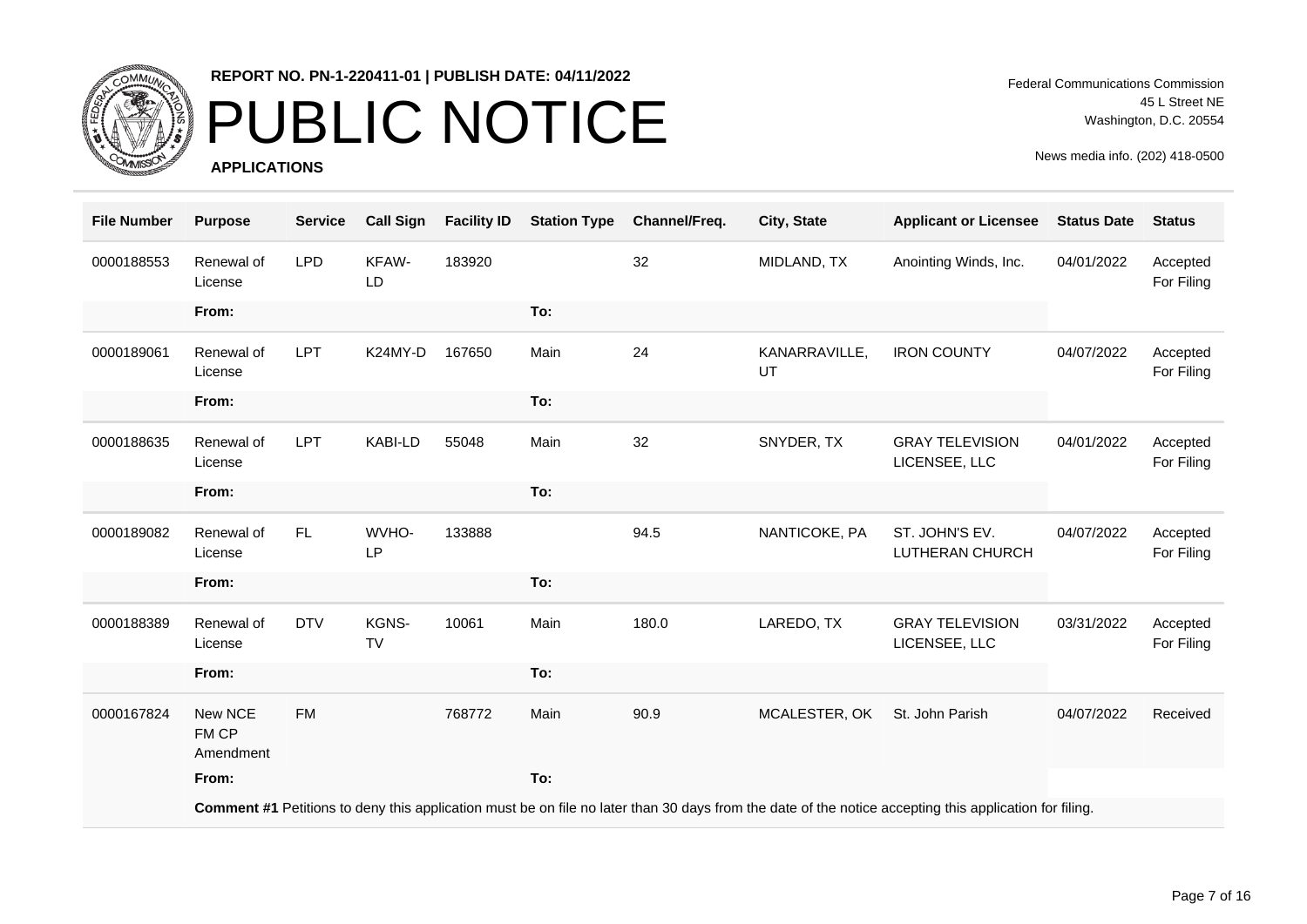

## PUBLIC NOTICE

**APPLICATIONS**

Federal Communications Commission 45 L Street NE Washington, D.C. 20554

| <b>File Number</b> | <b>Purpose</b>                                | <b>Service</b> | <b>Call Sign</b> | <b>Facility ID</b> | <b>Station Type</b> | Channel/Freq.                  | City, State                  | <b>Applicant or Licensee</b>                          | <b>Status Date</b> | <b>Status</b>          |
|--------------------|-----------------------------------------------|----------------|------------------|--------------------|---------------------|--------------------------------|------------------------------|-------------------------------------------------------|--------------------|------------------------|
| 0000188923         | Assignment<br>of<br>Authorization             | <b>FM</b>      | <b>WZBY</b>      | 191572             | Main                | 92.7                           | <b>GRAND</b><br>PORTAGE, MN  | MULTI-CULTURAL<br>DIVERSITY RADIO,<br>INC.            | 04/06/2022         | Accepted<br>For Filing |
|                    | From: MULTI-CULTURAL DIVERSITY RADIO,<br>INC. |                |                  |                    |                     | To: Carpenter Broadcasting LLC |                              |                                                       |                    |                        |
| 0000189083         | Minor<br>Modification                         | <b>LPD</b>     | W27DQ-<br>D      | 184934             | Main                | 27                             | ELMHURST, MI                 | Val Vista RV Park, LLC                                | 04/07/2022         | Accepted<br>For Filing |
|                    | From:                                         |                |                  |                    | To:                 |                                |                              |                                                       |                    |                        |
| 0000189065         | Renewal of<br>License                         | <b>LPT</b>     | K36PA-D          | 167654             | Main                | 36                             | KANARRAVILLE,<br>ETC., UT    | <b>IRON COUNTY</b>                                    | 04/07/2022         | Accepted<br>For Filing |
|                    | From:                                         |                |                  |                    | To:                 |                                |                              |                                                       |                    |                        |
| 0000189041         | Renewal of<br>License                         | <b>LPD</b>     | KHFW-<br>LD      | 130952             | Main                | 4                              | DALLAS, TX                   | <b>IGLESIA MANMIN</b><br>TODA LA CREACION<br>USA INC. | 04/07/2022         | Accepted<br>For Filing |
|                    | From:                                         |                |                  |                    | To:                 |                                |                              |                                                       |                    |                        |
| 0000189072         | Minor<br>Modification                         | FL             | KOJH-LP          | 195973             |                     | 104.7                          | KANSAS CITY,<br><b>MO</b>    | <b>MUTUAL MUSICIANS</b><br>FOUNDATION, INC            | 04/07/2022         | Accepted<br>For Filing |
|                    | From:                                         |                |                  |                    | To:                 |                                |                              |                                                       |                    |                        |
| 0000189046         | Minor<br>Modification                         | <b>FM</b>      | <b>KESA</b>      | 48520              | Main                | 100.9                          | <b>EUREKA</b><br>SPRINGS, AR | <b>Carroll County</b><br>Broadcasting, Inc.           | 04/07/2022         | Accepted<br>For Filing |
|                    | From:                                         |                |                  |                    | To:                 |                                |                              |                                                       |                    |                        |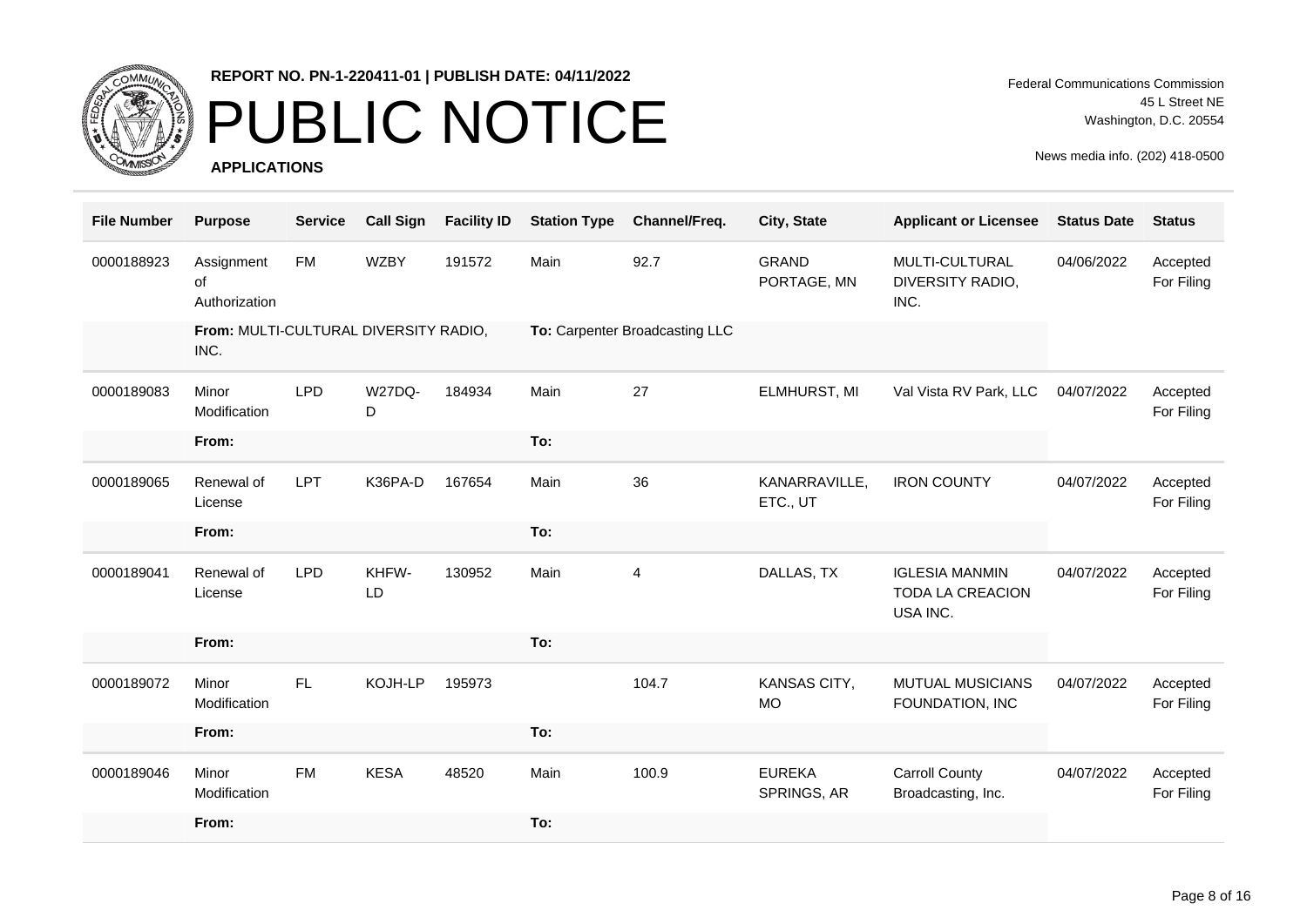

# PUBLIC NOTICE

**APPLICATIONS**

Federal Communications Commission 45 L Street NE Washington, D.C. 20554

| <b>File Number</b> | <b>Purpose</b>                     | <b>Service</b> | <b>Call Sign</b>   | <b>Facility ID</b> | <b>Station Type</b> | Channel/Freq. | City, State                     | <b>Applicant or Licensee</b>      | <b>Status Date</b> | <b>Status</b>          |
|--------------------|------------------------------------|----------------|--------------------|--------------------|---------------------|---------------|---------------------------------|-----------------------------------|--------------------|------------------------|
| 0000189028         | Minor<br>Modification              | <b>FX</b>      | <b>K284CY</b>      | 203207             |                     | 104.7         | MERIDIAN, ID                    | <b>IMPACTO</b><br>NETWORK, INC.   | 04/06/2022         | Accepted<br>For Filing |
|                    | From:                              |                |                    |                    | To:                 |               |                                 |                                   |                    |                        |
| 0000189051         | Renewal of<br>License              | <b>LPT</b>     | K25GY-D            | 29150              | Main                | 25            | BERYL,<br>MODENA, NEW C<br>, UT | <b>IRON COUNTY</b>                | 04/07/2022         | Accepted<br>For Filing |
|                    | From:                              |                |                    |                    | To:                 |               |                                 |                                   |                    |                        |
| 0000189062         | Renewal of<br>License              | <b>LPT</b>     | K28PE-D            | 185372             |                     | 28            | KANARRAVILLE,<br>ETC., UT       | <b>IRON COUNTY</b>                | 04/07/2022         | Accepted<br>For Filing |
|                    | From:                              |                |                    |                    | To:                 |               |                                 |                                   |                    |                        |
| 0000189058         | Renewal of<br>License              | <b>LPT</b>     | K23OA-D            | 167652             | Main                | 23            | KANARRAVILLE,<br>UT             | <b>IRON COUNTY</b>                | 04/07/2022         | Accepted<br>For Filing |
|                    | From:                              |                |                    |                    | To:                 |               |                                 |                                   |                    |                        |
| 0000188908         | License To<br>Cover                | <b>LPD</b>     | KPDS-LD            | 184103             | Main                | 9             | WOLCOTT, IN                     | <b>HC2 STATION</b><br>GROUP, INC. | 04/06/2022         | Accepted<br>For Filing |
|                    | From:                              |                |                    |                    | To:                 |               |                                 |                                   |                    |                        |
| 0000188964         | Minor<br>Modification<br>(Sharing) | <b>DCA</b>     | KPOM-<br><b>CD</b> | 191793             | Main                | 27            | ONTARIO, CA                     | TV-49, Inc.                       | 04/06/2022         | Accepted<br>For Filing |
|                    | From:                              |                |                    |                    | To:                 |               |                                 |                                   |                    |                        |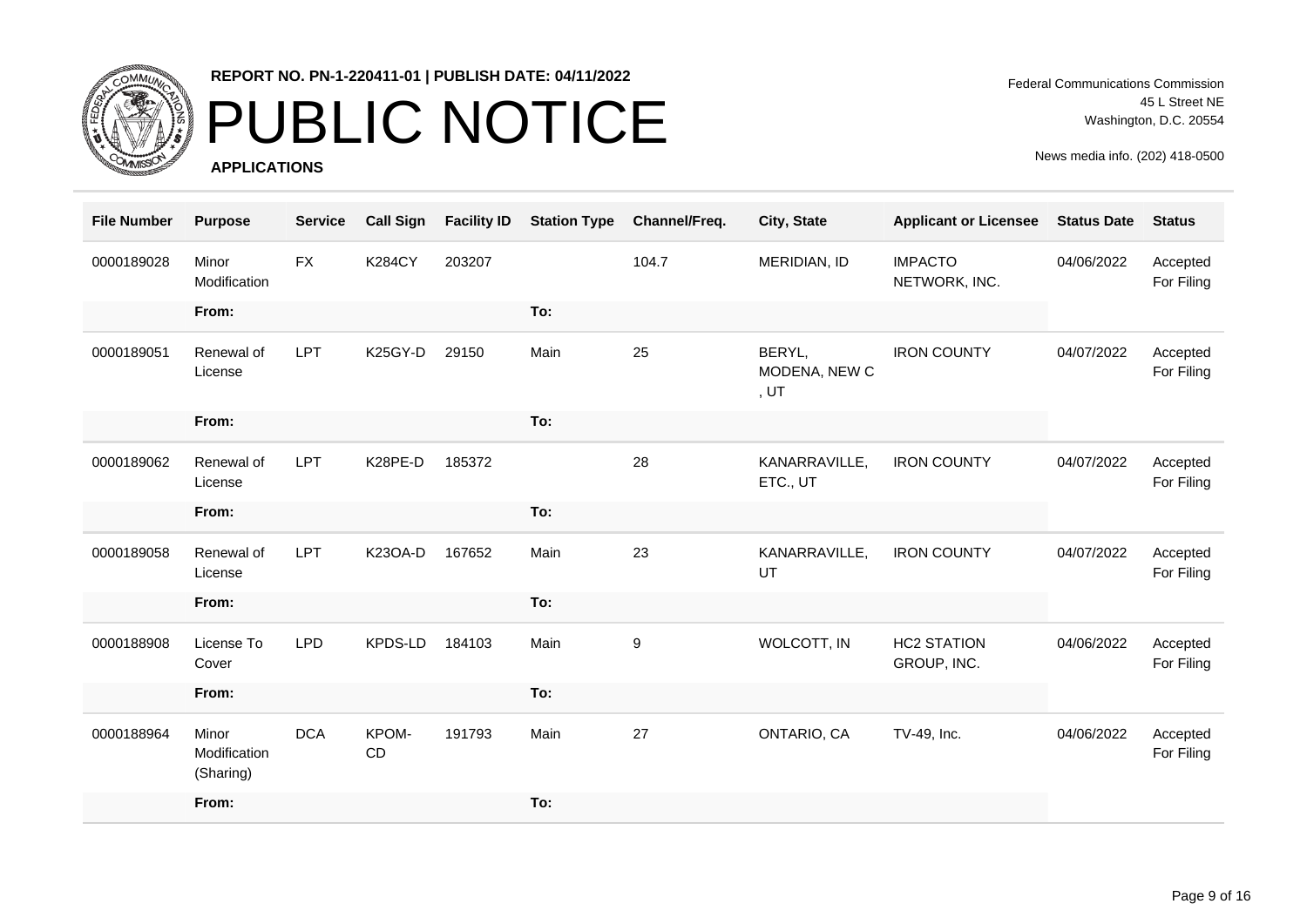

# PUBLIC NOTICE

**APPLICATIONS**

Federal Communications Commission 45 L Street NE Washington, D.C. 20554

| <b>File Number</b> | <b>Purpose</b>                    | <b>Service</b> | <b>Call Sign</b>   | <b>Facility ID</b> | <b>Station Type</b> | Channel/Freq.                      | City, State                    | <b>Applicant or Licensee</b>       | <b>Status Date</b> | <b>Status</b>          |
|--------------------|-----------------------------------|----------------|--------------------|--------------------|---------------------|------------------------------------|--------------------------------|------------------------------------|--------------------|------------------------|
| 0000189064         | Renewal of<br>License             | LPT            | K33KF-D            | 182613             |                     | 33                                 | KANARRAVILLE,<br>ETC, UT       | <b>IRON COUNTY</b>                 | 04/07/2022         | Accepted<br>For Filing |
|                    | From:                             |                |                    |                    | To:                 |                                    |                                |                                    |                    |                        |
| 0000187913         | Assignment<br>of<br>Authorization | <b>FM</b>      | KHLT-FM            | 15410              | Main                | 99.7                               | <b>BELLE PLAINE,</b><br>KS     | LA RAZA, LLC                       | 03/30/2022         | Accepted<br>For Filing |
|                    | From: LA RAZA, LLC                |                |                    |                    |                     | To: Steckline Communications, Inc. |                                |                                    |                    |                        |
| 0000189038         | License To<br>Cover               | <b>FX</b>      | <b>W299CM</b>      | 200450             |                     | 107.7                              | TOWANDA, PA                    | Radigan Broadcasting<br>Group, LLC | 04/07/2022         | Accepted<br>For Filing |
|                    | From:                             |                |                    |                    | To:                 |                                    |                                |                                    |                    |                        |
| 0000189043         | Renewal of<br>License             | <b>LPT</b>     | K21EI-D            | 69092              | Main                | 512.0                              | BERYL,<br>MODENA ETC.,<br>UT   | <b>IRON COUNTY</b>                 | 04/07/2022         | Accepted<br>For Filing |
|                    | From:                             |                |                    |                    | To:                 |                                    |                                |                                    |                    |                        |
| 0000189086         | Minor<br>Modification             | <b>LPD</b>     | <b>W16DN-</b><br>D | 186363             | Main                | 16                                 | <b>TRAVERSE CITY</b><br>, $MI$ | Val Vista RV Park, LLC             | 04/07/2022         | Accepted<br>For Filing |
|                    | From:                             |                |                    |                    | To:                 |                                    |                                |                                    |                    |                        |
| 0000189050         | Minor<br>Modification             | <b>LPD</b>     | W29EL-D            | 187439             |                     | 29                                 | INDIANAPOLIS,<br>IN            | Lowcountry 34 Media,<br><b>LLC</b> | 04/07/2022         | Accepted<br>For Filing |
|                    | From:                             |                |                    |                    | To:                 |                                    |                                |                                    |                    |                        |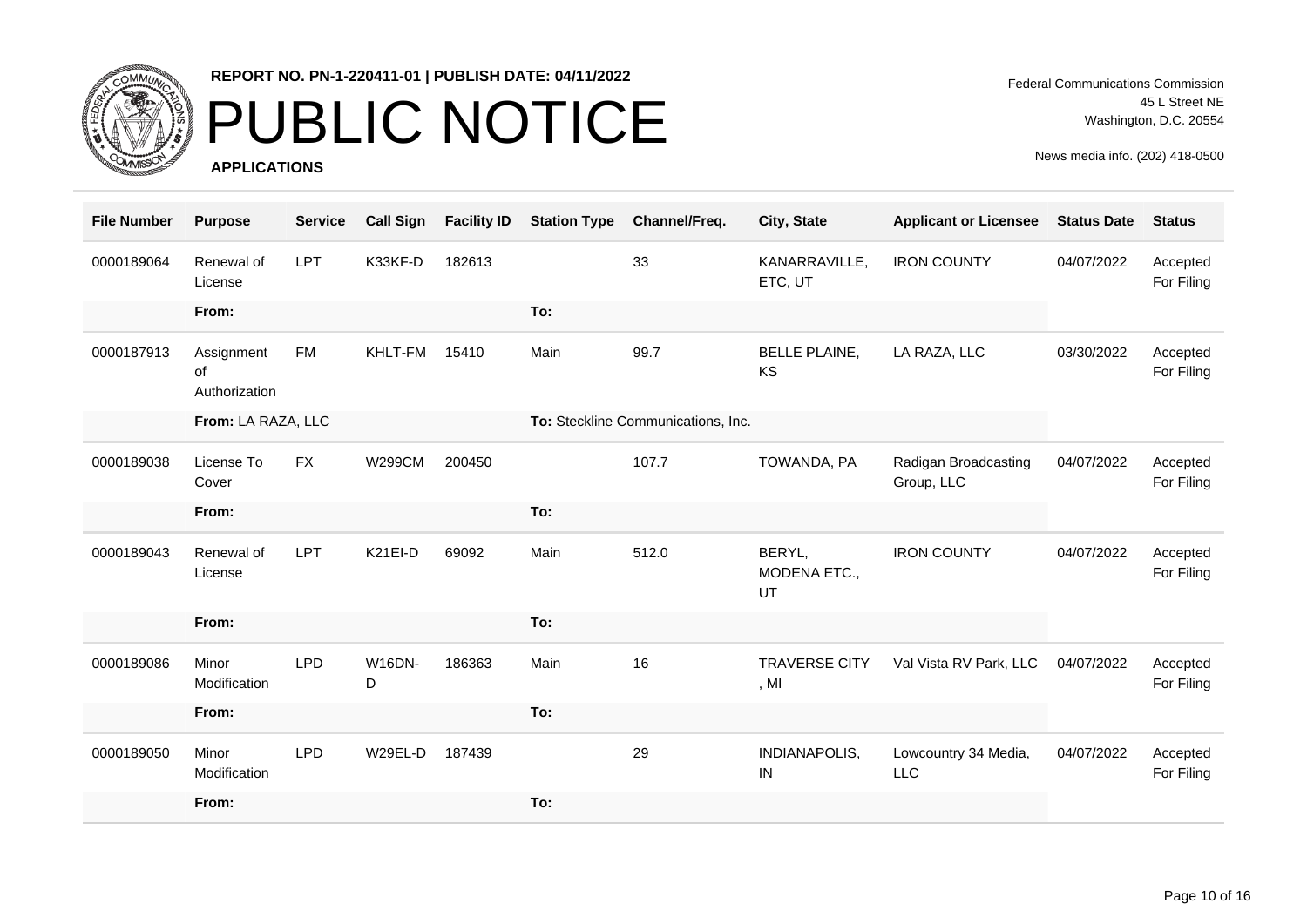

## PUBLIC NOTICE

**APPLICATIONS**

Federal Communications Commission 45 L Street NE Washington, D.C. 20554

| <b>File Number</b> | <b>Purpose</b>                          | <b>Service</b> | <b>Call Sign</b> | <b>Facility ID</b> | <b>Station Type</b> | Channel/Freq. | City, State               | <b>Applicant or Licensee</b>            | <b>Status Date</b> | <b>Status</b>          |
|--------------------|-----------------------------------------|----------------|------------------|--------------------|---------------------|---------------|---------------------------|-----------------------------------------|--------------------|------------------------|
| 0000188403         | Renewal of<br>License                   | <b>LPD</b>     | KXIP-LD          | 183677             |                     | 24            | PARIS, TX                 | <b>GRAY TELEVISION</b><br>LICENSEE, LLC | 03/31/2022         | Accepted<br>For Filing |
|                    | From:                                   |                |                  |                    | To:                 |               |                           |                                         |                    |                        |
| 0000189071         | Minor<br>Modification                   | <b>FM</b>      | <b>WCDG</b>      | 172359             | Main                | 88.7          | DAHLONEGA, GA             | <b>LEGACY</b><br>BROADCASTING,<br>INC.  | 04/07/2022         | Accepted<br>For Filing |
|                    | From:                                   |                |                  |                    | To:                 |               |                           |                                         |                    |                        |
| 0000189063         | Renewal of<br>License                   | LPT            | K30PK-D          | 185373             |                     | 30            | KANARRAVILLE,<br>ETC., UT | <b>IRON COUNTY</b>                      | 04/07/2022         | Accepted<br>For Filing |
|                    | From:                                   |                |                  |                    | To:                 |               |                           |                                         |                    |                        |
| 0000189057         | Renewal of<br>License                   | <b>LPT</b>     | K22NB-D          | 167651             | Main                | 22            | KANARRAVILLE<br>ETC., UT  | <b>IRON COUNTY</b>                      | 04/07/2022         | Accepted<br>For Filing |
|                    | From:                                   |                |                  |                    | To:                 |               |                           |                                         |                    |                        |
| 0000182313         | Modification<br>to Convert<br>Amendment | <b>DTS</b>     | <b>WFBD</b>      | 81669              | Main                | 674.0         | DESTIN, FL                | <b>RADIANT LIFE</b><br>MINISTRIES, INC. | 04/07/2022         | Received               |
|                    | From:                                   |                |                  |                    | To:                 |               |                           |                                         |                    |                        |
| 0000189076         | Minor<br>Modification                   | <b>LPD</b>     | <b>KRJR-LD</b>   | 64982              | Main                | 668.0         | SACRAMENTO,<br>CA         | WORD OF GOD<br>FELLOWSHIP, INC.         | 04/07/2022         | Accepted<br>For Filing |
|                    | From:                                   |                |                  |                    | To:                 |               |                           |                                         |                    |                        |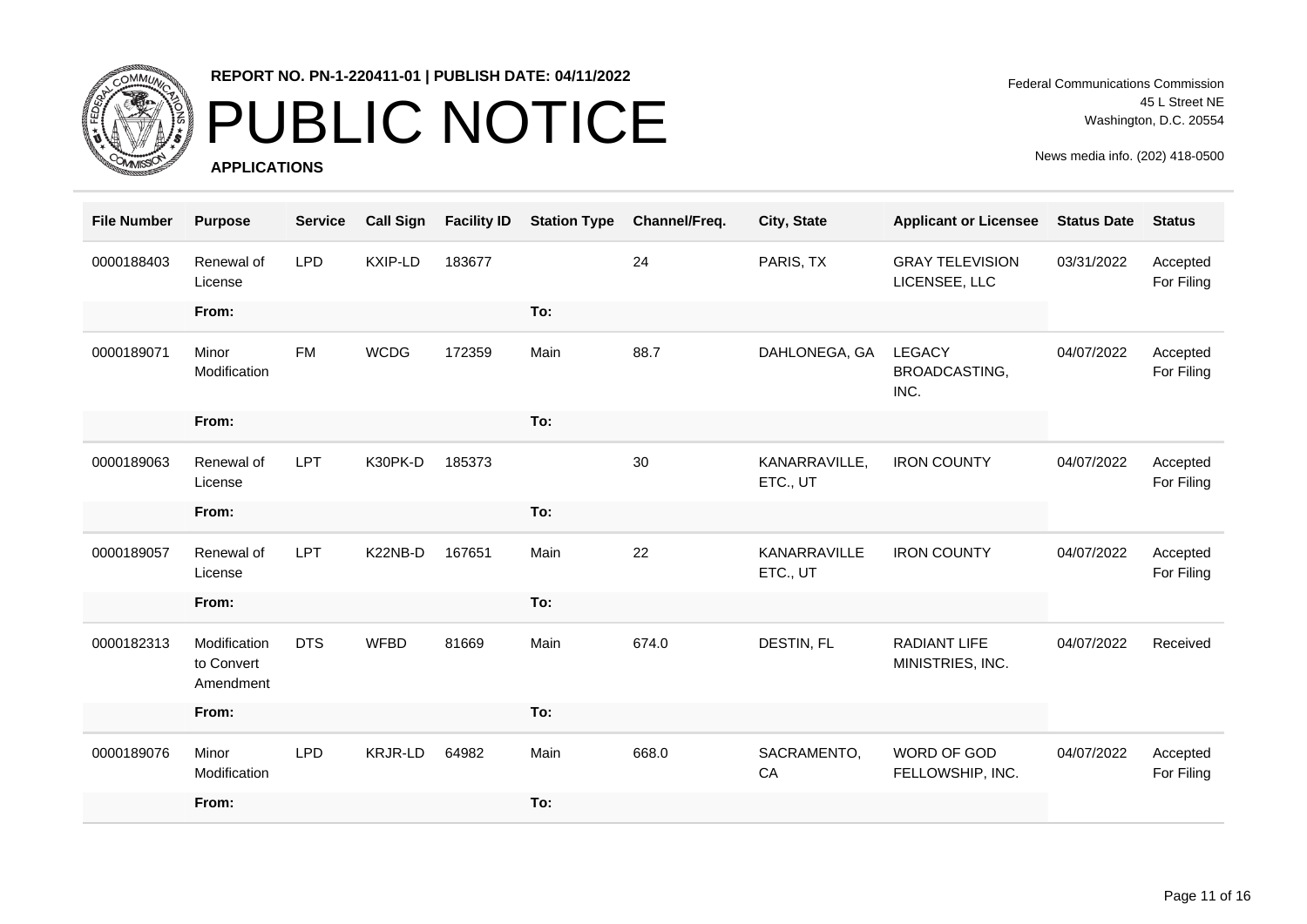

## PUBLIC NOTICE

**APPLICATIONS**

Federal Communications Commission 45 L Street NE Washington, D.C. 20554

| <b>File Number</b> | <b>Purpose</b>        | <b>Service</b> | <b>Call Sign</b>   | <b>Facility ID</b> | <b>Station Type</b> | Channel/Freq. | City, State          | <b>Applicant or Licensee</b>            | <b>Status Date</b> | <b>Status</b>          |
|--------------------|-----------------------|----------------|--------------------|--------------------|---------------------|---------------|----------------------|-----------------------------------------|--------------------|------------------------|
| 0000189075         | License To<br>Cover   | <b>FX</b>      | <b>W212CP</b>      | 155456             |                     | 89.7          | DUNNELLON, FL        | <b>JVC MEDIA OF</b><br>FLORIDA, LLC     | 04/07/2022         | Accepted<br>For Filing |
|                    | From:                 |                |                    |                    | To:                 |               |                      |                                         |                    |                        |
| 0000188388         | Renewal of<br>License | <b>LPD</b>     | KMZB-<br>LD        | 183926             |                     | 35            | AMARILLO, TX         | <b>GRAY TELEVISION</b><br>LICENSEE, LLC | 03/31/2022         | Accepted<br>For Filing |
|                    | From:                 |                |                    |                    | To:                 |               |                      |                                         |                    |                        |
| 0000188393         | Renewal of<br>License | <b>DTV</b>     | KOSA-<br><b>TV</b> | 6865               | Main                | 174.0         | ODESSA, TX           | <b>GRAY TELEVISION</b><br>LICENSEE, LLC | 03/31/2022         | Accepted<br>For Filing |
|                    | From:                 |                |                    |                    | To:                 |               |                      |                                         |                    |                        |
| 0000188632         | Renewal of<br>License | <b>DTV</b>     | KLCW-<br>TV        | 77719              | Main                | 524.0         | <b>WOLFFORTH, TX</b> | <b>GRAY TELEVISION</b><br>LICENSEE, LLC | 04/01/2022         | Accepted<br>For Filing |
|                    | From:                 |                |                    |                    | To:                 |               |                      |                                         |                    |                        |
| 0000188402         | Renewal of<br>License | <b>DTV</b>     | KXII               | 35954              | Main                | 204.0         | SHERMAN, TX          | <b>GRAY TELEVISION</b><br>LICENSEE, LLC | 03/31/2022         | Accepted<br>For Filing |
|                    | From:                 |                |                    |                    | To:                 |               |                      |                                         |                    |                        |
| 0000188394         | Renewal of<br>License | <b>LPD</b>     | KTLE-LD            | 64993              | Main                | 20            | ODESSA, TX           | <b>GRAY TELEVISION</b><br>LICENSEE, LLC | 03/31/2022         | Accepted<br>For Filing |
|                    | From:                 |                |                    |                    | To:                 |               |                      |                                         |                    |                        |
| 0000188390         | Renewal of<br>License | <b>LPD</b>     | KXNU-<br>LD        | 181808             |                     | 10            | LAREDO, TX           | <b>GRAY TELEVISION</b><br>LICENSEE, LLC | 03/31/2022         | Accepted<br>For Filing |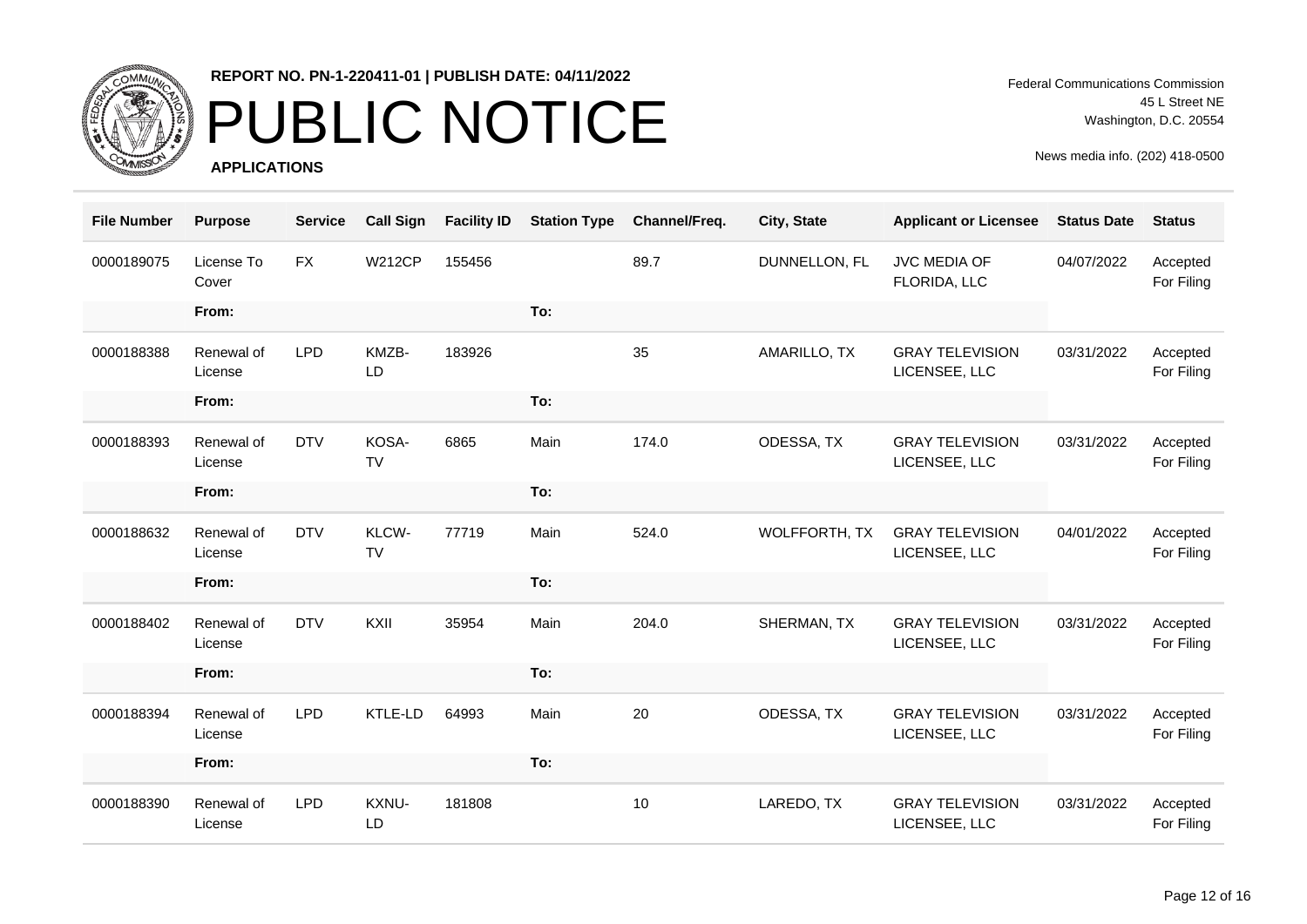

## PUBLIC NOTICE

**APPLICATIONS**

Federal Communications Commission 45 L Street NE Washington, D.C. 20554

| <b>File Number</b> | <b>Purpose</b>        | <b>Service</b> | <b>Call Sign</b> | <b>Facility ID</b> | <b>Station Type</b> | Channel/Freq. | City, State               | <b>Applicant or Licensee</b>                    | <b>Status Date</b> | <b>Status</b>          |
|--------------------|-----------------------|----------------|------------------|--------------------|---------------------|---------------|---------------------------|-------------------------------------------------|--------------------|------------------------|
|                    | From:                 |                |                  |                    | To:                 |               |                           |                                                 |                    |                        |
| 0000189084         | Minor<br>Modification | <b>LPD</b>     | W31FA-<br>D      | 184943             | Main                | 31            | ELMHURST, MI              | Val Vista RV Park, LLC                          | 04/07/2022         | Accepted<br>For Filing |
|                    | From:                 |                |                  |                    | To:                 |               |                           |                                                 |                    |                        |
| 0000189034         | Minor<br>Modification | <b>LPD</b>     | KQVE-<br>LD      | 167038             | Main                | 13            | SAN ANTONIO,<br><b>TX</b> | WORD OF GOD<br>FELLOWSHIP, INC.                 | 04/07/2022         | Accepted<br>For Filing |
|                    | From:                 |                |                  |                    | To:                 |               |                           |                                                 |                    |                        |
| 0000188410         | Renewal of<br>License | <b>DTV</b>     | KBTX-TV          | 6669               | Main                | 482.0         | BRYAN, TX                 | <b>GRAY TELEVISION</b><br>LICENSEE, LLC         | 03/31/2022         | Accepted<br>For Filing |
|                    | From:                 |                |                  |                    | To:                 |               |                           |                                                 |                    |                        |
| 0000189066         | Renewal of<br>License | <b>LPT</b>     | K02KN-D          | 29166              | Main                | 54.0          | KANARRAVILLE<br>ETC., UT  | <b>IRON COUNTY</b>                              | 04/07/2022         | Accepted<br>For Filing |
|                    | From:                 |                |                  |                    | To:                 |               |                           |                                                 |                    |                        |
| 0000188384         | Renewal of<br>License | <b>DTV</b>     | KFDA-TV          | 51466              | Main                | 192.0         | AMARILLO, TX              | <b>GRAY TELEVISION</b><br>LICENSEE, LLC         | 03/31/2022         | Accepted<br>For Filing |
|                    | From:                 |                |                  |                    | To:                 |               |                           |                                                 |                    |                        |
| 0000189026         | License To<br>Cover   | <b>LPD</b>     | KMSQ-<br>LD      | 182186             |                     | 15            | MESQUITE, NV              | <b>TINY TORTOISE</b><br><b>INVESTMENTS, LLC</b> | 04/06/2022         | Accepted<br>For Filing |
|                    | From:                 |                |                  |                    | To:                 |               |                           |                                                 |                    |                        |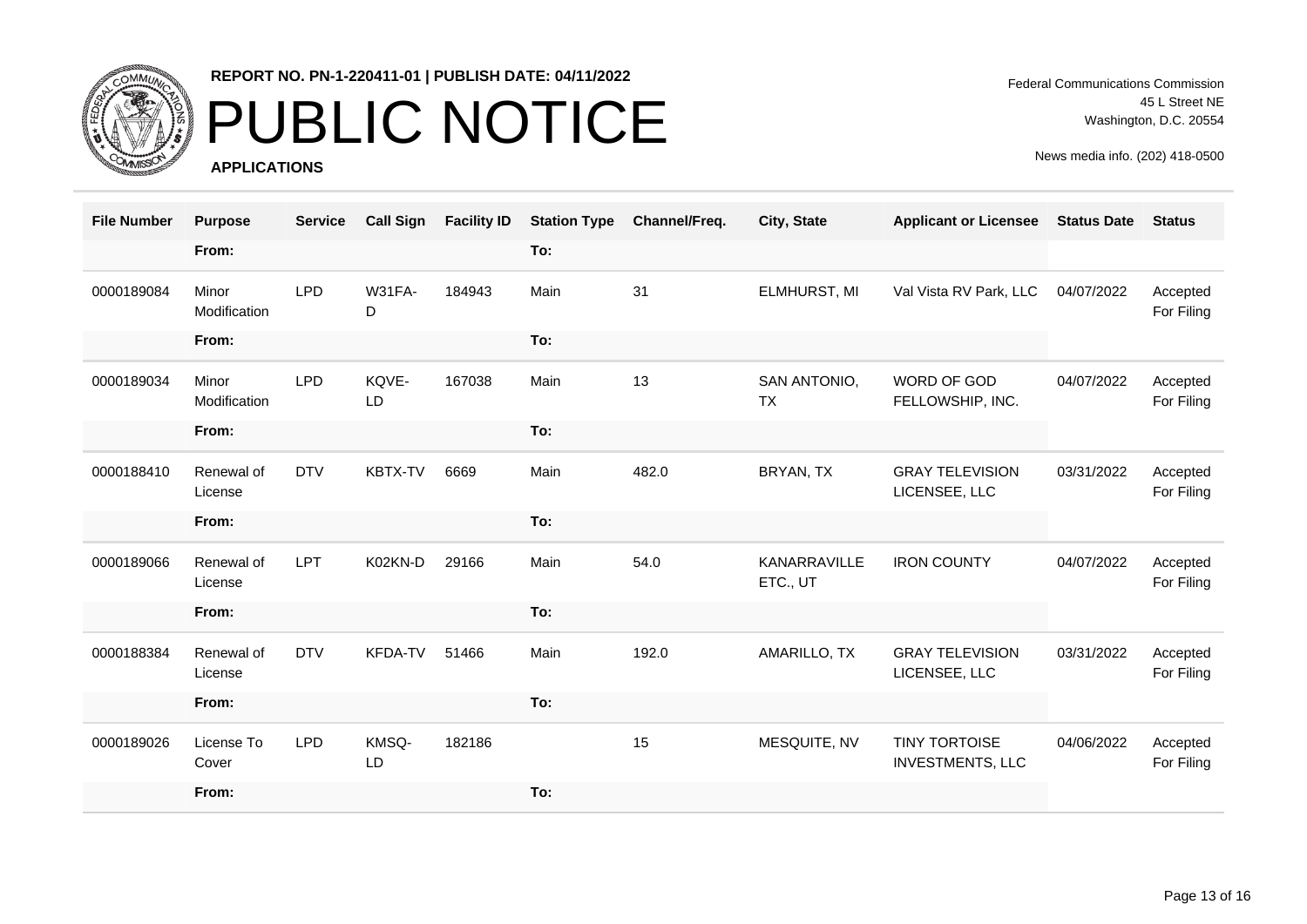

# PUBLIC NOTICE

**APPLICATIONS**

Federal Communications Commission 45 L Street NE Washington, D.C. 20554

| <b>File Number</b> | <b>Purpose</b>                     | <b>Service</b>                     | <b>Call Sign</b>   | <b>Facility ID</b> | <b>Station Type</b> | Channel/Freq.  | City, State                  | <b>Applicant or Licensee</b>                  | <b>Status Date</b> | <b>Status</b>          |
|--------------------|------------------------------------|------------------------------------|--------------------|--------------------|---------------------|----------------|------------------------------|-----------------------------------------------|--------------------|------------------------|
| 0000188909         | Assignment<br>of<br>Authorization  | <b>FX</b>                          | <b>W266DR</b>      | 202849             |                     | 101.1          | WAUKESHA, WI                 | <b>GOOD KARMA</b><br><b>BROADCASTING, LLC</b> | 04/06/2022         | Accepted<br>For Filing |
|                    |                                    | From: GOOD KARMA BROADCASTING, LLC |                    |                    |                     | To: WAUK Radio |                              |                                               |                    |                        |
| 0000188406         | Renewal of<br>License              | <b>DTV</b>                         | <b>KLTV</b>        | 68540              | Main                | 174.0          | TYLER, TX                    | <b>GRAY TELEVISION</b><br>LICENSEE, LLC       | 03/31/2022         | Accepted<br>For Filing |
|                    | From:                              |                                    |                    |                    | To:                 |                |                              |                                               |                    |                        |
| 0000189056         | Renewal of<br>License              | LPT                                | K34OU-D            | 125396             | Main                | 34             | BERYL,<br>MODENA ETC.,<br>UT | <b>IRON COUNTY</b>                            | 04/07/2022         | Accepted<br>For Filing |
|                    | From:                              |                                    |                    |                    | To:                 |                |                              |                                               |                    |                        |
| 0000189047         | Renewal of<br>License              | LPT                                | K32ND-D            | 167646             | Main                | 32             | MODENA, ETC.,<br>UT          | <b>IRON COUNTY</b>                            | 04/07/2022         | Accepted<br>For Filing |
|                    | From:                              |                                    |                    |                    | To:                 |                |                              |                                               |                    |                        |
| 0000188950         | License To<br>Cover                | <b>DCA</b>                         | <b>W15EB-</b><br>D | 67022              | Main                | 82.0           | CHARLOTTE, NC                | <b>HC2 STATION</b><br>GROUP, INC.             | 04/06/2022         | Accepted<br>For Filing |
|                    | From:                              |                                    |                    |                    | To:                 |                |                              |                                               |                    |                        |
| 0000188383         | Renewal of<br>License<br>Amendment | <b>FX</b>                          | <b>W286CZ</b>      | 141826             |                     | 105.1          | GREENSBURG,<br>PA            | <b>Broadcast</b><br>Communications, Inc.      | 04/07/2022         | Received               |
|                    | From:                              |                                    |                    |                    | To:                 |                |                              |                                               |                    |                        |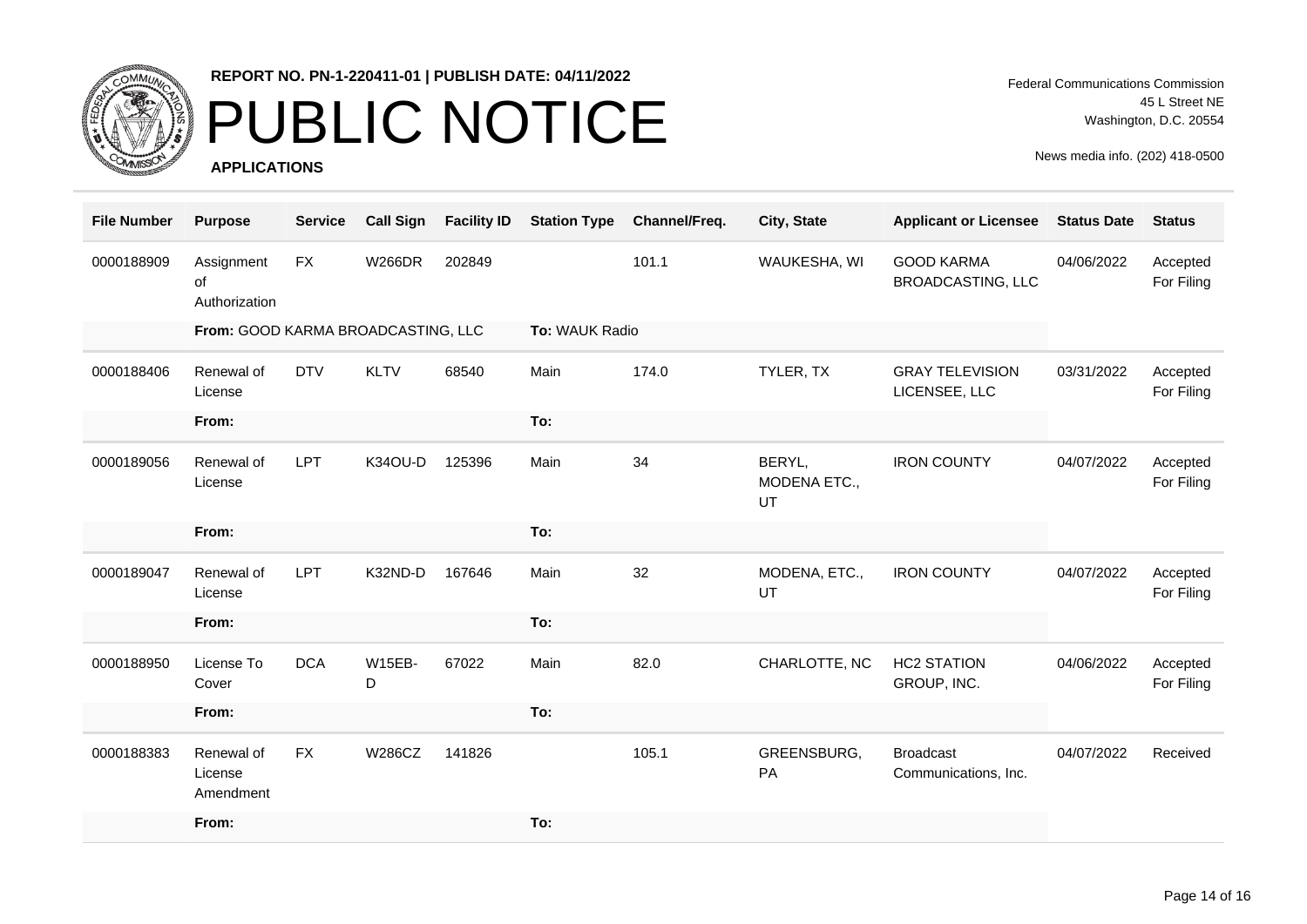

## PUBLIC NOTICE

**APPLICATIONS**

Federal Communications Commission 45 L Street NE Washington, D.C. 20554

| <b>File Number</b> | <b>Purpose</b>        | <b>Service</b> | <b>Call Sign</b> | <b>Facility ID</b> | <b>Station Type</b> | Channel/Freq. | City, State                   | <b>Applicant or Licensee</b>                                   | <b>Status Date</b> | <b>Status</b>          |
|--------------------|-----------------------|----------------|------------------|--------------------|---------------------|---------------|-------------------------------|----------------------------------------------------------------|--------------------|------------------------|
| 0000188387         | Renewal of<br>License | <b>DTV</b>     | KEYU             | 83715              | Main                | 572.0         | <b>BORGER, TX</b>             | <b>GRAY TELEVISION</b><br>LICENSEE, LLC                        | 03/31/2022         | Accepted<br>For Filing |
|                    | From:                 |                |                  |                    | To:                 |               |                               |                                                                |                    |                        |
| 0000188411         | Renewal of<br>License | <b>LPD</b>     | KNXG-<br>LD      | 182059             |                     | 27            | <b>COLLEGE</b><br>STATION, TX | <b>GRAY TELEVISION</b><br>LICENSEE, LLC                        | 03/31/2022         | Accepted<br>For Filing |
|                    | From:                 |                |                  |                    | To:                 |               |                               |                                                                |                    |                        |
| 0000189053         | Renewal of<br>License | LPT            | K29FA-D          | 29173              | Main                | 29            | BERYL,<br>MODENA ETC.,<br>UT  | <b>IRON COUNTY</b>                                             | 04/07/2022         | Accepted<br>For Filing |
|                    | From:                 |                |                  |                    | To:                 |               |                               |                                                                |                    |                        |
| 0000188391         | Renewal of<br>License | <b>LPD</b>     | KYLX-LD          | 40244              | Main                | 716.0         | LAREDO, TX                    | <b>GRAY TELEVISION</b><br>LICENSEE, LLC                        | 03/31/2022         | Accepted<br>For Filing |
|                    | From:                 |                |                  |                    | To:                 |               |                               |                                                                |                    |                        |
| 0000189070         | Renewal of<br>License | <b>LPT</b>     | K35NP-D          | 29161              | Main                | 35            | KANARRAVILLE,<br>NEW HA, UT   | <b>IRON COUNTY</b>                                             | 04/07/2022         | Accepted<br>For Filing |
|                    | From:                 |                |                  |                    | To:                 |               |                               |                                                                |                    |                        |
| 0000189011         | Minor<br>Modification | <b>FX</b>      | <b>K221GK</b>    | 139660             |                     | 92.1          | <b>SALT LAKE CITY</b><br>, UT | <b>SANPETE COUNTY</b><br><b>BROADCASTING</b><br><b>COMPANY</b> | 04/06/2022         | Accepted<br>For Filing |
|                    | From:                 |                |                  |                    | To:                 |               |                               |                                                                |                    |                        |